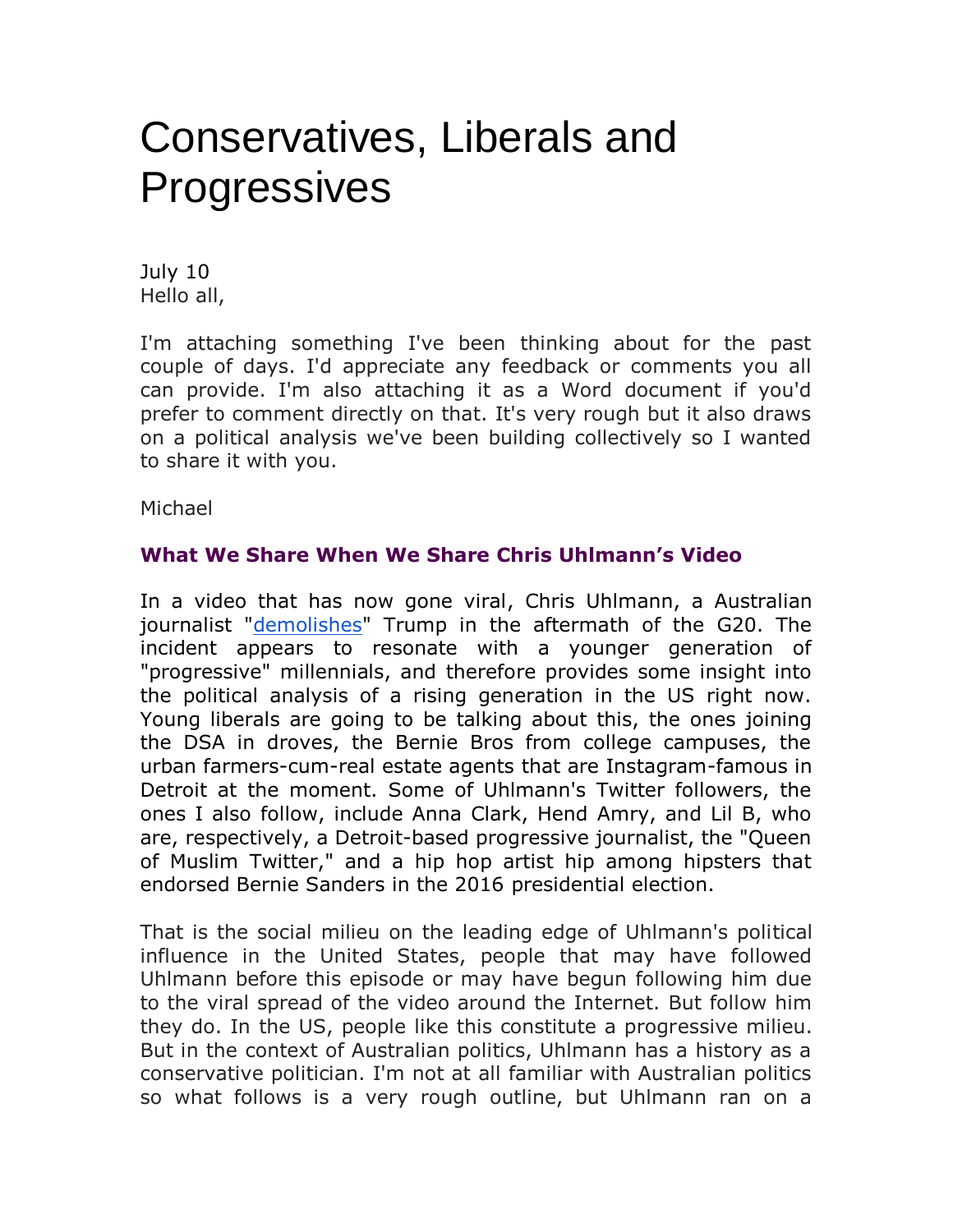national ticket with Paul Osborne in 1998. Osborne is a nationally prominent conservative Christian politician in Australia. It seems like they split over abortion during that election, with Uhlmann opposing an anti-abortion piece of legislation Osborne was championing. But the split may also have been precipitated by disagreements about Osborne's tactics in introducing the bill. This already raises an important question: what is the future of abortion among conservatives? Regardless of the reason for his split with Osborne, because of that split, Uhlmann has become a conservative but pro-abortion political figure in Australia. Note that neither the *[New York Times](https://www.nytimes.com/2017/07/09/us/trump-g20-viral-australian-journalist.html?_r=0)* nor [Buzzfeed](https://www.buzzfeed.com/lanesainty/brutal-trump-monologue-from-australian-journalist?utm_term=.qarLP6rgam#.pr0e3rbRMv) list Uhlmann's political affiliation in their coverage of the incident. Socially liberal in some ways, Uhlmann remains firmly committed to Western "civilization" (read imperialism), guaranteed by military might against the "authoritarian" influence of Russia and China, two growing capitalist economies that also happen to have been politically implicated in the last "clash of civilizations." With this background in mind, we can make good sense of a screed against Trump by a conservative journalist from a Pacific Rim ally that seems visibly shaken by the possible future for the region Trump's policies portend.

While it has been described as a ["brutal"](https://www.buzzfeed.com/lanesainty/brutal-trump-monologue-from-australian-journalist?utm_term=.rrnlZ1mOB5#.oey5JeOoQD) (and [viral\)](https://www.nytimes.com/2017/07/09/us/trump-g20-viral-australian-journalist.html) "takedown" of Trump, the video begins with Uhlmann agreeing with Trump that an "illness" has infected "Western democracies." Uhlmann's "takedown" begins *after* he aligns Australia civilizationally with the US and against Russia and China. That takedown amounts not to a political criticism of Trump's alignment with far-right, "anti-[state"](http://www.thedailybeast.com/steve-bannon-trumps-top-guy-told-me-he-was-a-leninist)  [Leninists](http://www.thedailybeast.com/steve-bannon-trumps-top-guy-told-me-he-was-a-leninist) like Bannon, or AG Sessions' promise to ratchet up "law [and order"](http://www.washingtontimes.com/news/2017/may/12/jeff-sessions-ushers-law-and-order/) in U.S. streets. Nor did it consist of a vision of democratic citizenship inspired by the movements across the Middle East and North Africa in recent years, touching US soil at Occupy Wall Street and reflected in the Black Lives Matter policy statement's demand for ["direct democracy.](https://policy.m4bl.org/community-control/)" Instead, Uhlmann stresses a crisis in leadership, claiming that Trump "has no desire and no capacity to lead the world." This thematic emphasis suggests the influence on contemporary conservatives not only of Lenin but also of Trotsky - who began his 1938 [transitional program](https://www.marxists.org/archive/trotsky/1938/tp/tp-text.htm) with the idea that "the world political situation as a whole is chiefly characterized by a historical crisis of the leadership of the proletariat." For most of the twentieth century, Marxists mostly argued among themselves about who should lead not the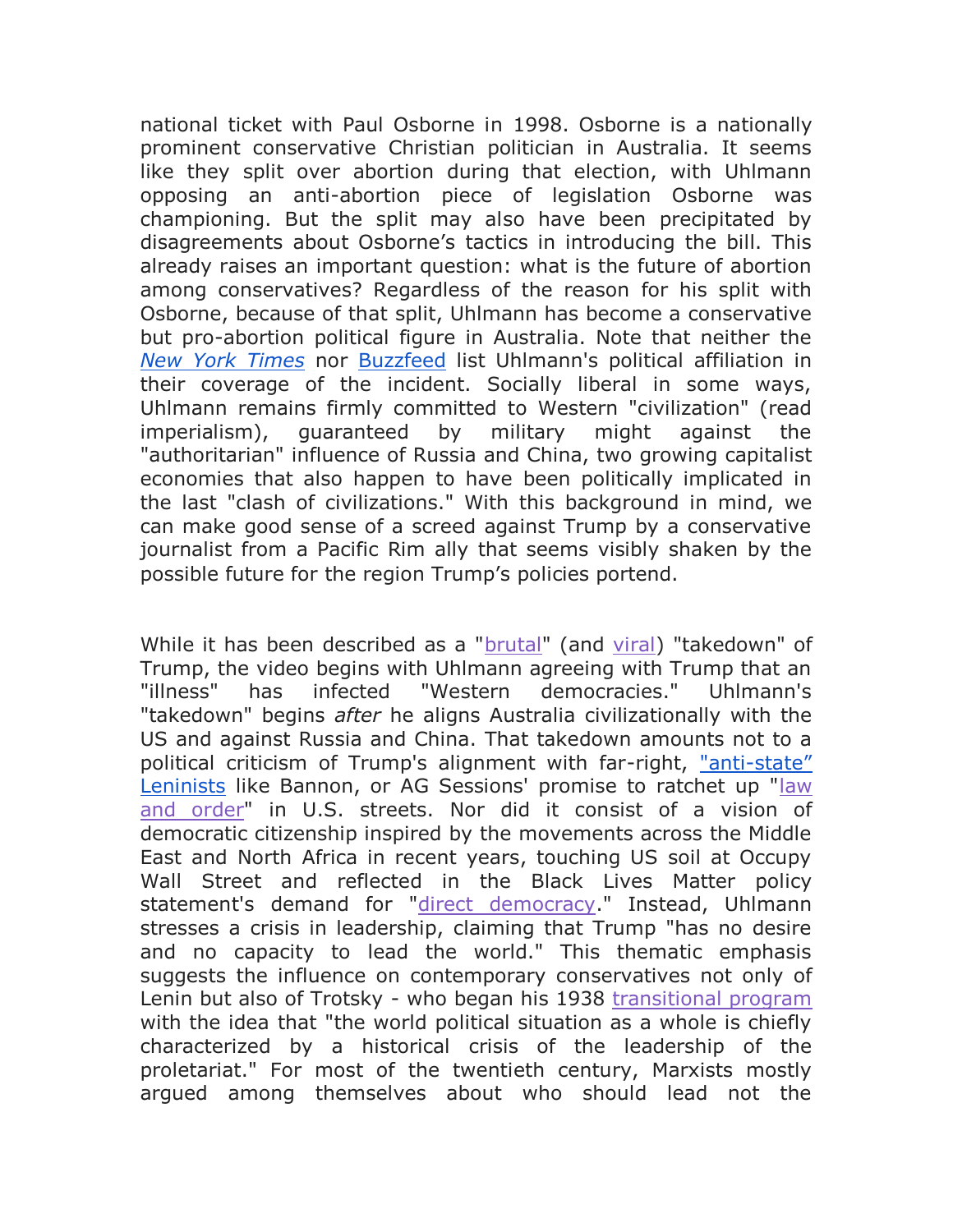proletariat but rather ever-tinier micro-sects of true believers. Trotsky's *Transitional Program* set the pattern but, as Uhlmann's approach demonstrates, it is characteristic of a broad swath of human beings, left and right, who do not believe in anything resembling the direct democracy so central to contemporary movements that have made serious political questions once again the order of the day in the United States and shaken, when not toppled, deeply entrenched governments globally.

In short order, Uhlmann ticks off a series of political positions. He castigates Trump for pulling the US out of the Paris climate agreement, calling the country "isolated and friendless" in the aftermath; advocates a muscular foreign policy against North Korea; nods to Trump's "scripted observations" in Poland, which the *National Review* [praised](http://www.nationalreview.com/article/449325/trump-poland-speech-western-civilization-universal-values) for reaffirming the West's commitment to "universality" while Slate panned the speech as a [defense of white](http://www.salon.com/2017/07/08/trumps-alt-right-poland-speech-time-to-call-his-white-nationalist-rhetoric-what-it-is/)  [supremacy;](http://www.salon.com/2017/07/08/trumps-alt-right-poland-speech-time-to-call-his-white-nationalist-rhetoric-what-it-is/) calls Trump's Twitter account "bile" and condemns Trump's attacks on "the judiciary, independent agencies and the free press." Uhlmann then presses his argument about the decline of the US, suggesting that in the era of Trump's America, the rest of the world will be left searching for "the best way to work around him." Uhlmann's viral video seems to reflect real nervousness on the part of the US's Pacific allies about the future of the region, and a serious rebuke to the US for abdicating its leadership in the region, politically and economically, with Trump seeming to cede regional influence willingly to Russia and China.

That Uhlmann's video has gone viral sheds new light on the international scene as well as on the political turmoil among Democrats and Republicans in the US at the moment. The day after the meeting of the G20 concluded, the *New York Times* [ran a story](https://www.nytimes.com/2017/07/10/us/politics/donald-trump-jr-russia-email-candidacy.html?hp&action=click&pgtype=Homepage&clickSource=story-heading&module=span-ab-top-region®ion=top-news&WT.nav=top-news) about the president's son, Donald Trump, Jr., meeting with a Russian lawyer after learning in an email that the lawyer had damaging information about Hillary Clinton's campaign. In light of that, it appears that the crisis surrounding Russian influence in the 2016 political campaign is only getting deeper. With Trump's political future in question, and no doubt left to international observers that he is clueless and incompetent, rising on nothing more substantive than "white privilege" and PR, it may be that we are on the verge of another political realignment of the two parties. In the 1930s, in the midst of the Great Depression, the Republicans transformed from the party of Lincoln to the party of big business,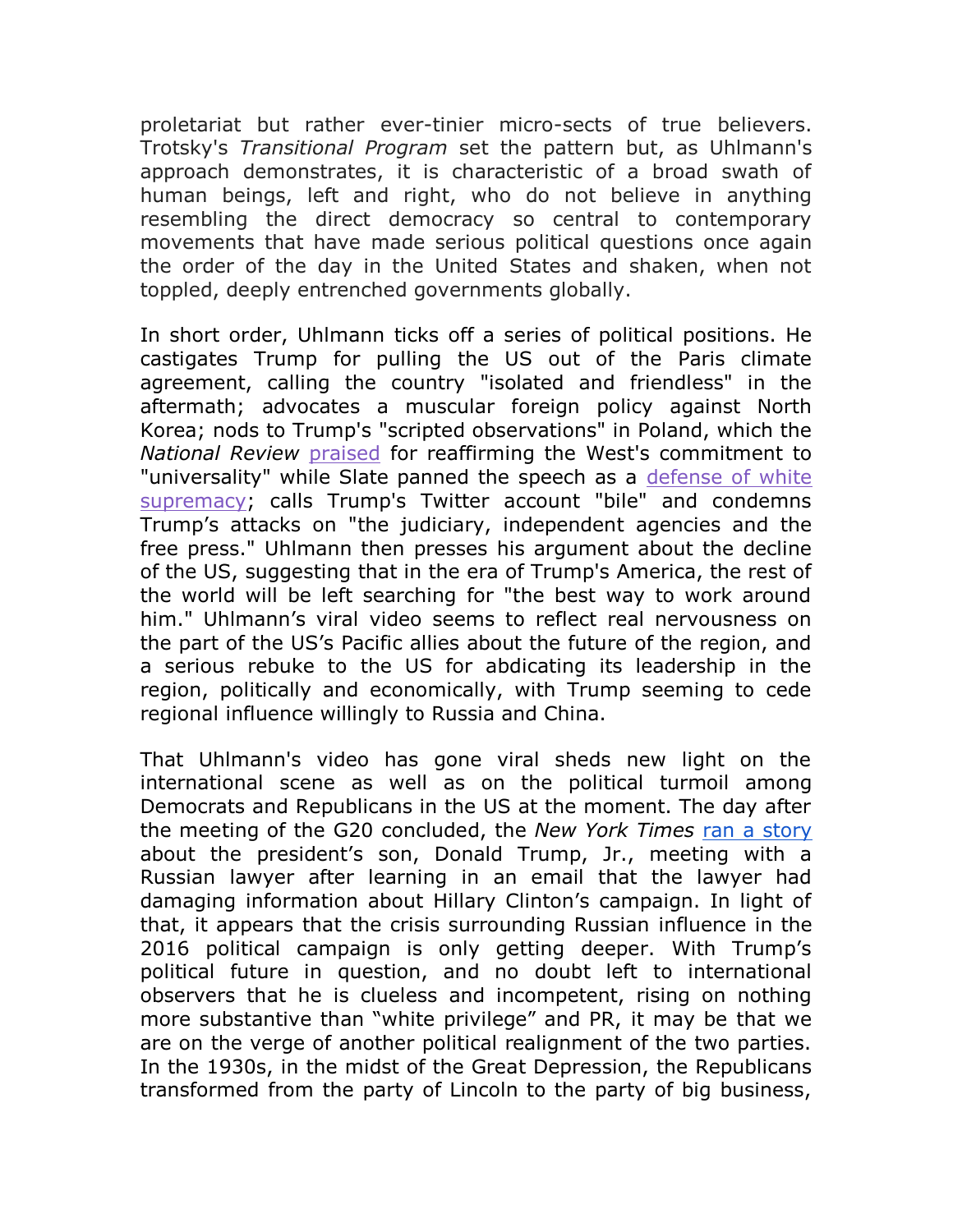while the Democrats managed to win black workers' political allegiance even as the southern wing of the party continued to defend white supremacy in the South, ironically at the same time as the nation ostensibly waged war against it in Hitler's Germany. Under that arrangement, the parties stabilized until a political revolution set in among both parties with Reagan's election. The latter sent Democrats scrambling to the right to catch up with Republicans' imperial agenda, neoliberal economic approach, and heinous approach to law-and-order. Out of this turmoil emerged the New Democrats, for whom Bill Clinton became the standard bearer in 1992, and remained until Obama's election.

But black politicians and non-black people of color have played an increasingly prominent role in the Democratic Party since Reagan's election. This was, after all, the party of Coleman Young and Maynard Jackson, Maxine Waters and John Conyers, and would become the party of [Julian Castro,](http://www.cnn.com/2012/09/04/politics/julian-castro-profile/index.html) [Thomas Perez](https://www.washingtonpost.com/powerpost/tom-perez-elected-as-first-latino-leader-of-democratic-party/2017/02/25/1fd76f52-fad7-11e6-9845-576c69081518_story.html?utm_term=.8c1a4e4d48da) and [Keith Ellison,](https://qz.com/918697/keith-ellison-tom-perez-the-dnc-race-is-a-choice-for-democrats-to-look-to-the-future-or-stay-stuck-in-the-past/) along with [Catherine Cortez Masto, Tammy Duckworth and Kamala](https://www.washingtonpost.com/news/the-fix/wp/2016/11/10/one-election-bright-spot-for-democrats-women-of-color/?utm_term=.9b5dd102c74f)  [Harris.](https://www.washingtonpost.com/news/the-fix/wp/2016/11/10/one-election-bright-spot-for-democrats-women-of-color/?utm_term=.9b5dd102c74f) How do each of these rising Democrats feel about the place of the US in an increasingly multipolar world (some are military veterans); or about the global economic order the Democratic Party has aligned itself with under New Democrat leadership; or about policing in the United States. Both Harris and Cortez Masto, for example, have served as their home state's top cop. Are they prison [abolitionists?](http://www.aaihs.org/prison-abolition-syllabus/) Do they want to [disempower, disarm and disband the](http://aworldwithoutpolice.org/)  [police?](http://aworldwithoutpolice.org/) What does the emergence of a new layer of leadership in the Democratic Party portend about the party's future political positions?

Among Democrats and Republicans, then, a number of cracks in the contemporary political alignment are emerging. Abortion is among the most prominent for Republicans. Tomi Lahren is a good example of the convergence of these issues. The *New York Times* called Lahren ["the Right's rising political star"](https://www.nytimes.com/2016/12/04/business/media/tomi-lahren-young-vocal-and-the-rights-rising-media-star.html) after Trump's election. Lahren even [appeared](https://youtu.be/F2xv4fba65U) on liberals' favorite news source, *The Daily Show*, an event that raised the hackles of more progressive Democrats. Lahren fell out with Glenn Beck after she publicly supported abortion on *The View,* [telling Whoopi](http://www.politico.com/magazine/story/2017/05/07/shut-up-tomi-lahren-profile-215108), "I'm someone that's for limited government. So I can't sit here and be a hypocrite and say I'm for limited government but I think the government should decide what women do with their bodies." Lahren went on to compare the issue to gun control, suggesting a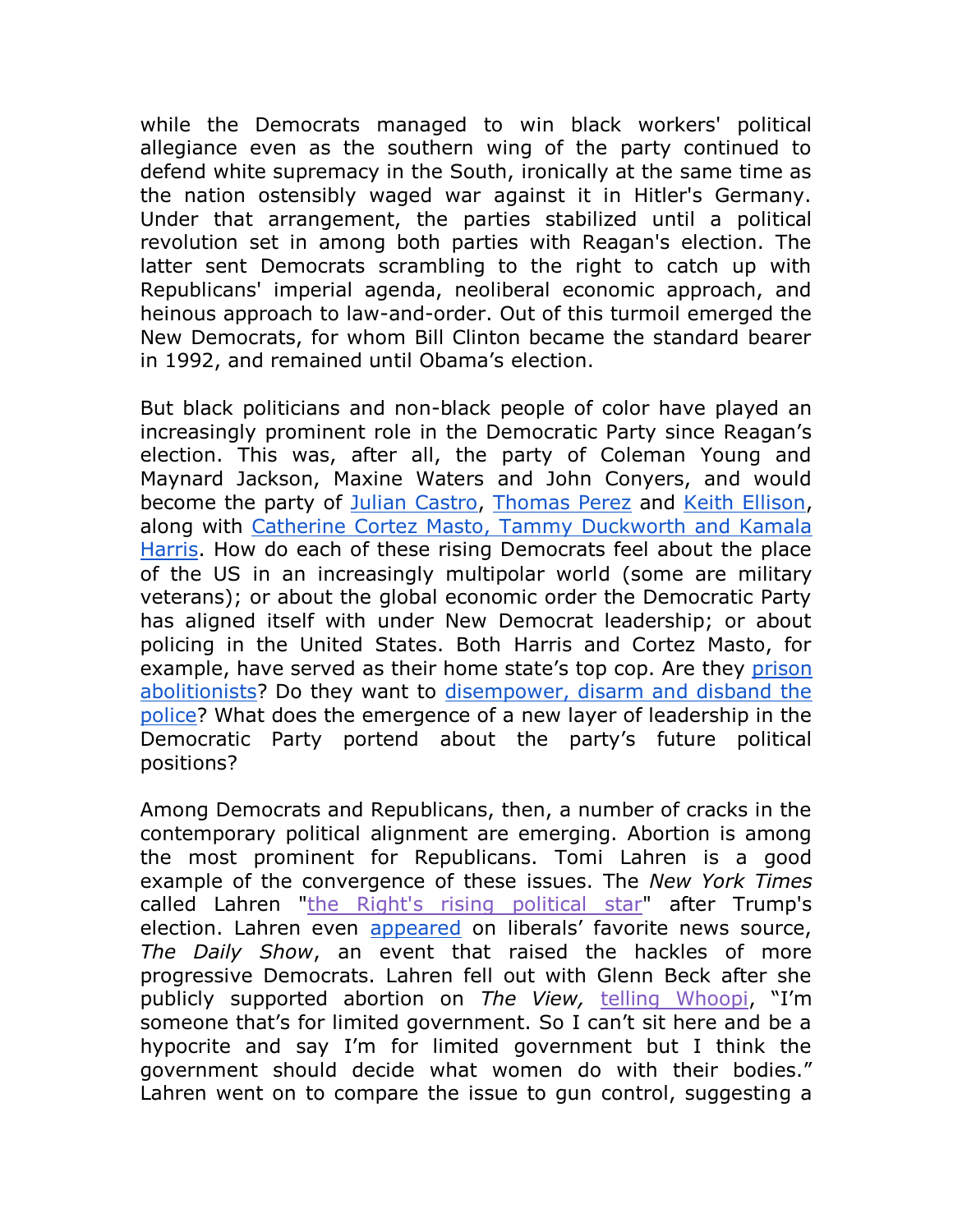tradeoff that seems incomprehensible for socially conservative Republicans: "stay out of my guns and you can stay out of my body as well." [One article](https://www.bustle.com/p/tomi-lahrens-pro-choice-stance-doesnt-make-her-a-feminist-ally-46045) registered the tremors when it began, "The voice of millennial Republicans just had a major break from her party's position on reproductive rights" before going on to counsel against making her "a feminist ally." Moreover, while the position confused some Republicans, and provoked [scorn from Slate,](http://www.slate.com/blogs/xx_factor/2017/03/21/tomi_lahren_reveals_she_s_pro_choice_enjoys_alt_right_support.html) Lahren found allies among the Alt-Right, and she could also gain some sympathy for suing Glenn Beck recently, who has defended scumbags like Bill O'Reilly from sexual harassment allegations. What does this conflict spell for Republicans' political futures?

And what about [the white working class,](https://www.ft.com/content/34637e1a-0f41-11e7-b030-768954394623?mhq5j=e1) drinking itself to death in the Appalachian foothills when not overdosing on heroin or taking its own life? Just recently, the [22 million people](http://www.npr.org/2017/06/26/534432433/gop-senate-bill-would-cut-health-care-coverage-by-22-million) the Republican healthcare bill would leave uninsured have [run up against](https://www.nytimes.com/reuters/2017/06/28/us/politics/28reuters-usa-healthcare-republican.html) the bill's tax cuts for the rich, causing even [Forbes magazine](https://www.forbes.com/sites/theapothecary/2017/06/26/tax-cuts-in-republican-senate-health-bill-undercut-its-best-justification/#7553ac96a8ad) to question the wisdom of those cuts, and [forcing Republicans to ask themselves](https://www.washingtonpost.com/powerpost/gop-health-care-debate-turns-to-stark-question-help-vulnerable-americans-or-help-the-rich/2017/06/29/02d96318-5cd1-11e7-9fc6-c7ef4bc58d13_story.html?utm_term=.5475f7d6731c)  [questions about where the future of their party lies](https://www.washingtonpost.com/powerpost/gop-health-care-debate-turns-to-stark-question-help-vulnerable-americans-or-help-the-rich/2017/06/29/02d96318-5cd1-11e7-9fc6-c7ef4bc58d13_story.html?utm_term=.5475f7d6731c) that must seem very new.

Explicit reference to any kind of working class is absent in Uhlmann's diatribe, but he appears to support free trade agreements like the Trans-Pacific Partnership, and Trump's decision to withdraw from it - which [Forbes,](https://www.forbes.com/sites/johnbrinkley/2017/01/24/trump-dumps-trans-pacific-partnership-sad/#645659d175dc) [CNN,](http://www.cnn.com/2017/01/23/opinions/killing-ttp-great-for-china-bergstrand-opinion/index.html) and the [Independent](http://www.independent.co.uk/news/world/asia/china-replace-us-tpp-trade-deal-trans-pacific-partnership-australia-diplomat-alexander-downer-nafta-a7542751.html) agree is a boon to China - may also be reckoned in the background of the video. This, too, unsettles contemporary American politics. New Democrats like Obama and the Clintons have been some of the TPP's staunchest supporters. Meanwhile, renewable energy is flourishing in ["Trump country,](https://www.nytimes.com/2017/06/06/climate/renewable-energy-push-is-strongest-in-the-reddest-states.html)" bringing along with it (some) jobs, substantial investment, and an infrastructure that would be difficult to move overseas.

What are the politics of people who find Uhlmann's video exciting? Do they support abortions and global action against climate change like the Paris Accords? What is their position on the imperial shadowboxing of the U.S. and its erstwhile allies in the Pacific Rim against China, Russia, and the continent of African, which China has been [carefully cultivating](http://knowledge.wharton.upenn.edu/article/chinas-investments-in-africa-whats-the-real-story/) for the past decade or more with infrastructure and other economic investment? Do they fear American decline and to what ends might they go to avoid that fate? Do they support all those [drone bombs](https://youtu.be/aUEoic7ro_o) that blow Afghani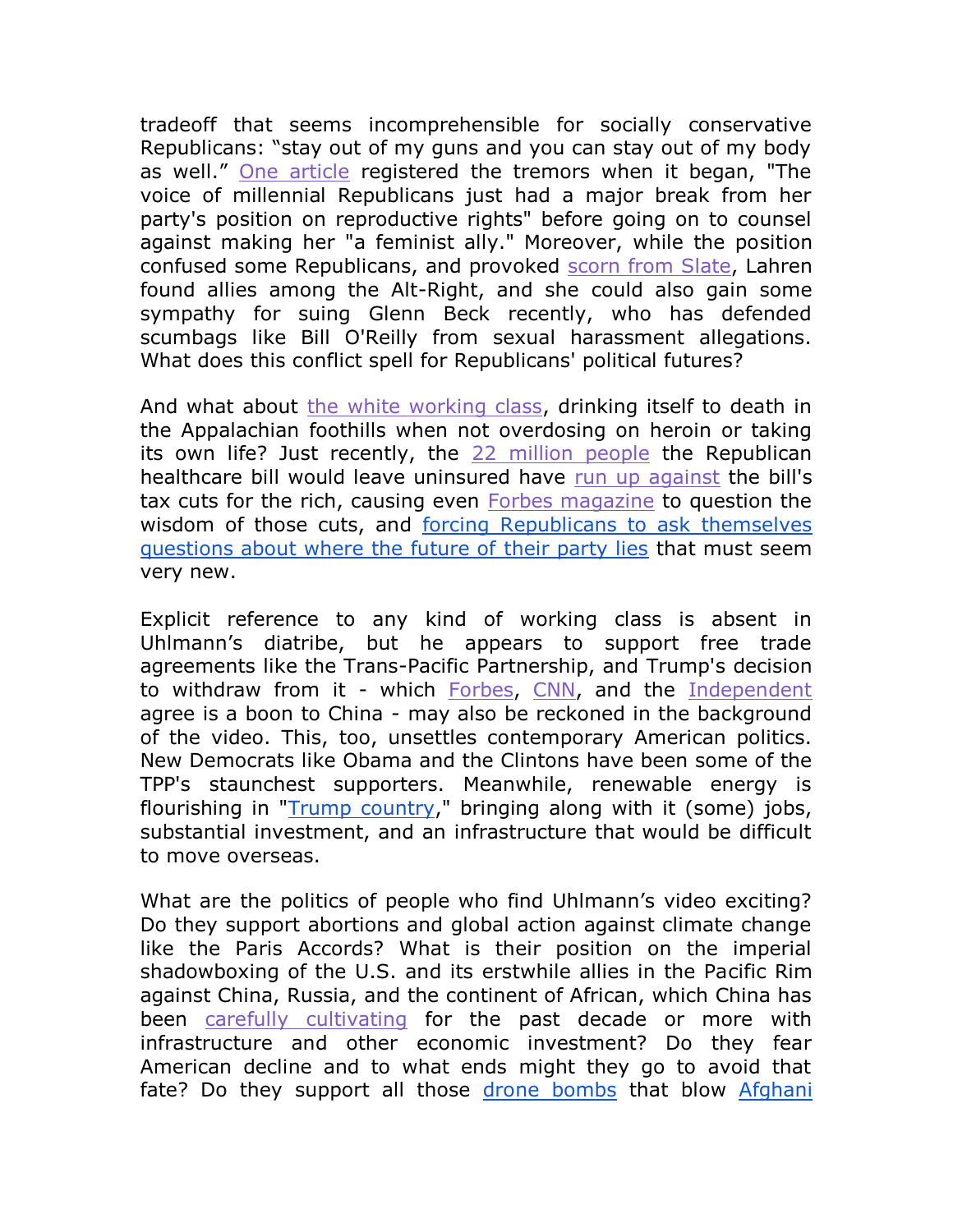[wedding attendees](https://www.theguardian.com/world/2008/jul/11/afghanistan.usa) off the sides of mountains, 39 out of 47 of which were women and children? Do they call a pox on all national houses, as many anarchists do, and Rosa Luxemburg once did? Or do they support national liberation struggles in Central Asia, and the Middle East as positive developments, if simply because of the damage they do to national imperialisms, as Lenin? How is their position on American imperialism as "world police" reflected in their position on policing within the US? Does the latter assessment of law enforcement extend to the FBI and CIA? How do they feel about a multiracial political establishment presiding over global capitalism and its attendant machinery of war?

And, finally, to which millennium do millennials owe their political allegiance? The previous one, with its war mongering, patriarchy and white supremacy, homophobia, unprecedented economic inequality, and array of tessellated hierarchies among human beings sorted according to the social "privileges" that similarlooking people have accrued over the past 1,000 years? Or to a millennium that has barely begun, that has already seen direct democratic movements topple or terrify political regimes across the world, if only briefly; a millennium in which the future remains to be discussed and debated and fought for; a political future that at the very least, and in a way that has not seemed possible for a very long time, is up to us, this generation, to choose for ourselves rather than inherit from the past.

So which millennium belongs to us?

Michael

July 13 All,

[https://www.theatlantic.com/international/archive/2017/07/g20-obsolete-trump-putin-russia](https://www.theatlantic.com/international/archive/2017/07/g20-obsolete-trump-putin-russia-germany-france/533238/)[germany-france/533238/](https://www.theatlantic.com/international/archive/2017/07/g20-obsolete-trump-putin-russia-germany-france/533238/)

Here's an article on the [video](https://youtu.be/y6_ckWZCHW4) I mentioned in what I wrote that suggests that "the G20 is obsolete." In spite of this bold statement, the author seems to side with Chris Uhlmann, the journalist in the video, and other "restorationists" about how to stabilize the economic order the G20 represents in the Trump era.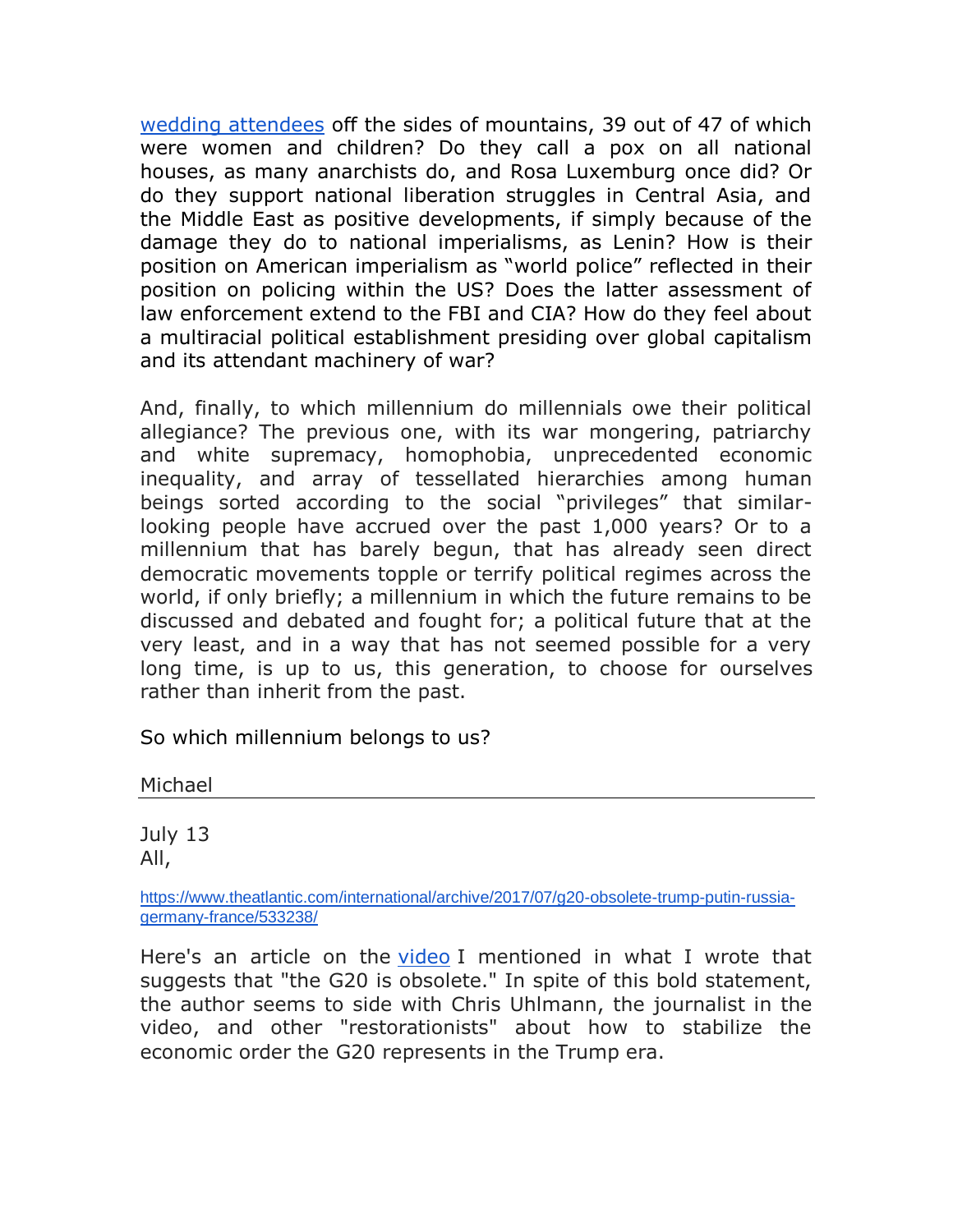It's hard to say whether the author is "liberal" or "conservative" but he seems to support using military might to maintain a global economic order favorable to the US and Western Europe and disfavorable to Russia and China.

He also agrees that the election of Trump signals the end of something significant at the world historical level and that it ratifies the emergence of a multipolar world.

M

PS Note also that the author of the Atlantic article agrees with Uhlmann that Trump should have used the issue of North Korea to press NATO's case against Russia and China. This is the imperial thrust the two of them share.

Attachments area

[Preview YouTube video Donald Trump 'has no desire and no capacity to lead the world',](https://www.youtube.com/watch?v=y6_ckWZCHW4&authuser=0)  [Chris Uhlmann says](https://www.youtube.com/watch?v=y6_ckWZCHW4&authuser=0)



## July 13

Thanks Mike for your posting about Uhlmann. The existence of political figures like Uhlmann and the reception to his blasting Trump among the so called progressive milieu points to some important political developments globally that need to be recognized and discussed.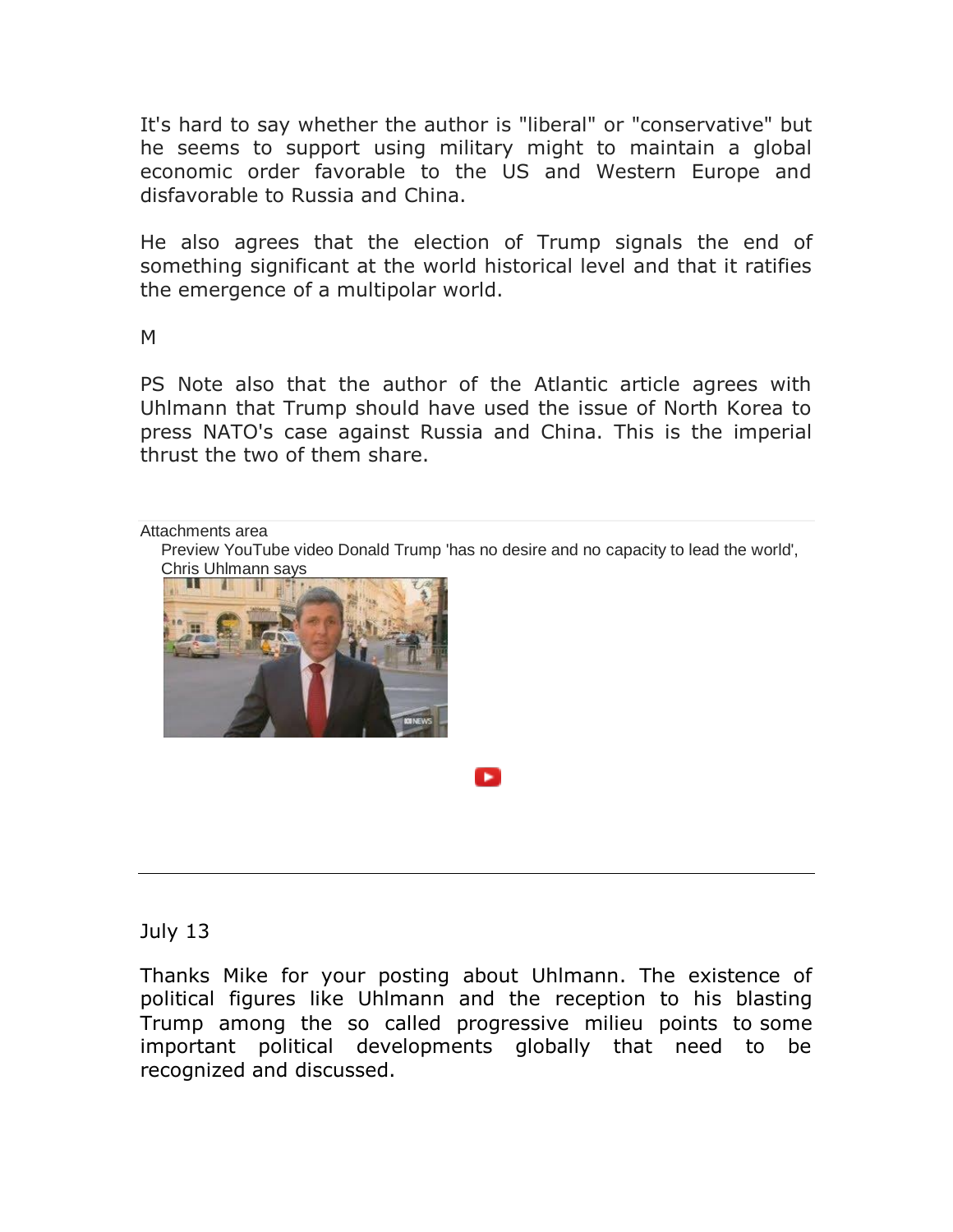Uhlmann is an Australian Broadcasting Corp. celeb/ journalist of some standing. He is a conservative who has been married for the past 23 years to a major figure in the right wing of the Australian Labor Party. He was raised in a Communist family that came out of the Catholic sections of the Australian working class. His family over the years evolved to being Laborites but he has recently stated his father has now returned to an overt Communist stance. Before his career in journalism he was in the seminary. A critic of the church hierarchy, he left the path to the priesthood. His pro-abortion stance is a reflection of one aspect of that opposition. He still maintains a belief in god and supports the existence /need for the/a church.

As Mike noted he appeared on a conservative ticket with one Paul Osborne in 1998. This was billed as an insurgent conservative initiative independent of the established Conservative party. Osborne was an ex police detective who became a national rugby (possibly soccer, I can't recall) celebrity. I have no knowledge of how that episode played out.

The positive reception given his blast of Trump by the U.S. self styled progressive milieu from the wider youthful pro-Bernie layers to the MSNBC crowd comes as no surprise. As we well know Social Democracy and left liberalism has either been deeply entangled with "democratic" imperialism at its elite levels or its more left wing currents are either opportunistically compromised or naively muddled , unable to sharply break with it.

Bill's link to an organized grouping within the growing DSA is instructive. The posted document's proposal to cohere resurgent democratic socialism is entirely organizational in content and devoid of any politics, any truly left wing thrust. Any political orientation/engagement to this rapid growth of DSA whether conducted externally or from within (or a combination of both) needs to stand firmly on two legs: a decentralized anti-authoritarian or libertarian socialism and the equally anti-statist stance of a sharp anti-imperialism targeting both its " democratic" and authoritarian variants.

Another important lesson to consider when weighing the effectiveness of Uhlmann's political agitation and a range of other developments in political life both domestic and international is that